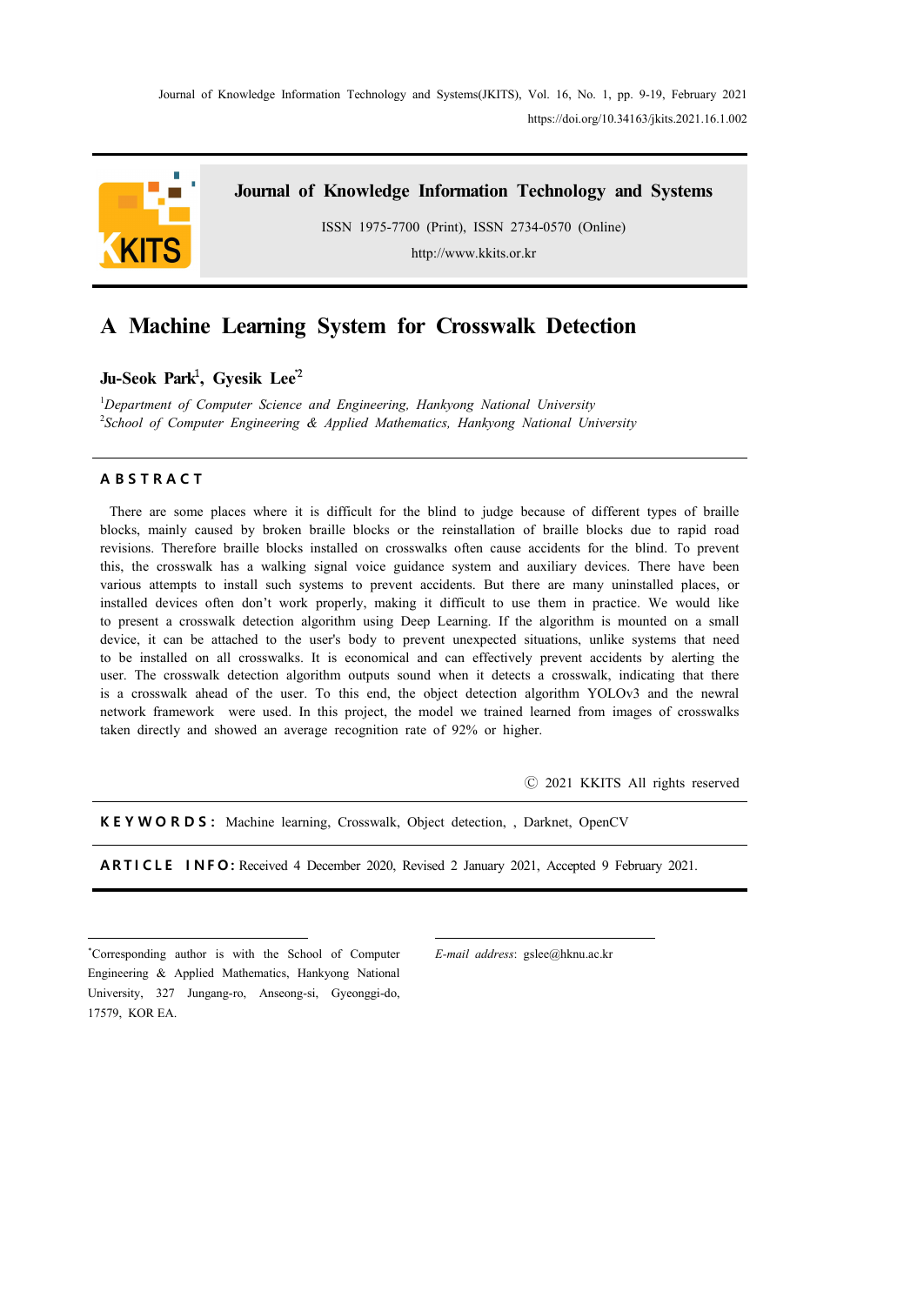# **1.** 서 론

횡단보도는 접근하는 차량이 정지하여 있는 동 안 보행자가 안전하게 도로를 횡단할 수 있도록 하기 위한 교통안전시설물이다. 그러나 횡단보도에 서 차량 대 보행자 사고는 빈번히 발생하고 타 교 통사고 유형보다 사망자 비율이 높다. 보행자 교통 사고 유형을 2009년부터 2019년까지 살펴보면, 총 보행자 교통사고 545,094명 중 차대보행자 사고가 139,980명, 횡단 중 사고는 61,737명으로 전체 보행 자 사고 중 8.8%를 차지하며, 횡단 중 사망자 수는 2,414명으로 전체 보행자 사고 사망자 수 20,155명 의 8.4%를 차지하는 것으로 나타났다[1-2].

일반 보행자의 사망률이 보행자 사고율에서 높 은 비율을 차지하는 현황에서, 시각장애인의 점자 블록 보도 만족도는 교통약자들의 보도 만족도 조 사 결과 중 가장 낮은 34점이다[3]. 교통약자의 이 동편의 증진법에 따라 위험 장소 및 변화지점에 횡단보도 진입 부분에는 점형 블록, 진행 방향에는 선형 블록을 설치해야 한다. 하지만 제대로 관리되 지 않은 점자블록은 안전하게 유도하지 못하고 오 히려 시각장애인을 위험한 곳으로 내몰고 있다.<br>-<br>본 연구에서는 횡단보도에서 시각장애인의 안전

을 확보하기 위한 횡단보도 탐지알고리즘을 딥러 닝 알고리즘 중에서 영역기반 합성곱 신경망 (Region-based convolutional neural network, R-CNN)을 기반으로 한 YOLOv3 알고리즘을 이용 하여 개발하였다. 평균 정확도 90% 이상과 향후 개발될 시각장애인 보조기기 개발에 도움이 되는 핵심 기술로써 개발하는 것이 목표이다.

본 논문의 구성은 다음과 같다. 2절과 3절에서는 횡단보도 탐지알고리즘을 개발하기 위한 시스템 개발환경과 구현과정을 다룬다. 4절은 개발된 알고 리즘의 성능을 검증하며, 5절 결론으로 논문을 마 무리한다.

### **2.** 시스템 개발환경

본 연구에서는 횡단보도 이미지를 인공신경망에 제공하여 학습시키고 시각장애인에게 횡단보도의 위치를 제공함으로써 점자블록의 오설치로 인한 교통사고 예방시스템 개발을 목표로 한다. 시스템 구현을 위한 시스템 환경은 다음과 같다.

표 1. 학습 시스템 환경 Table 1. Learning System Environment

| 구분       | 내용                 |
|----------|--------------------|
| CPU      | i7-8700k           |
| GPU      | RTX 2080Super      |
| RAM      | 32 <sub>GB</sub>   |
| OS       | Ubuntu 18.04       |
| 프로그래밍 언어 | Python 3, C        |
| 모델       | YOLOv <sub>3</sub> |
| 인공신경망    | Darknet            |
| 라이브러리    | OpenCV 3.4.0,      |
|          | cuDNN 7.5.0.56     |
| Toolkit  | CUDA 10.1.105      |

본 연구에서는 시스템에 YOLO 모델 중 가장 최 신 모델은 아니지만 많은 검증으로 최적화가 잘 되어 있는 YOLOv3 모델을 사용하였다. 횡단보도 탐지알고리즘은 사용자가 걸어다니며 실시간으로 탐지해야 하기에 실시간에 가까운 처리 속도가 필 요하다. YOLO 모델은 다양한 R-CNN 알고리즘 중 에서 뛰어난 처리 속도와 성능을 보여준다[4-6].

<그림 1>은 YOLOv3가 객체를 검출하는 과정을 나타낸 것이다. YOLOv3는 입력 이미지에 대해 격 자 모양의 SxS 그리드 사각형으로 영역을 구분하 각 영역에 대하여 클래스의 확률을 예측한다[7].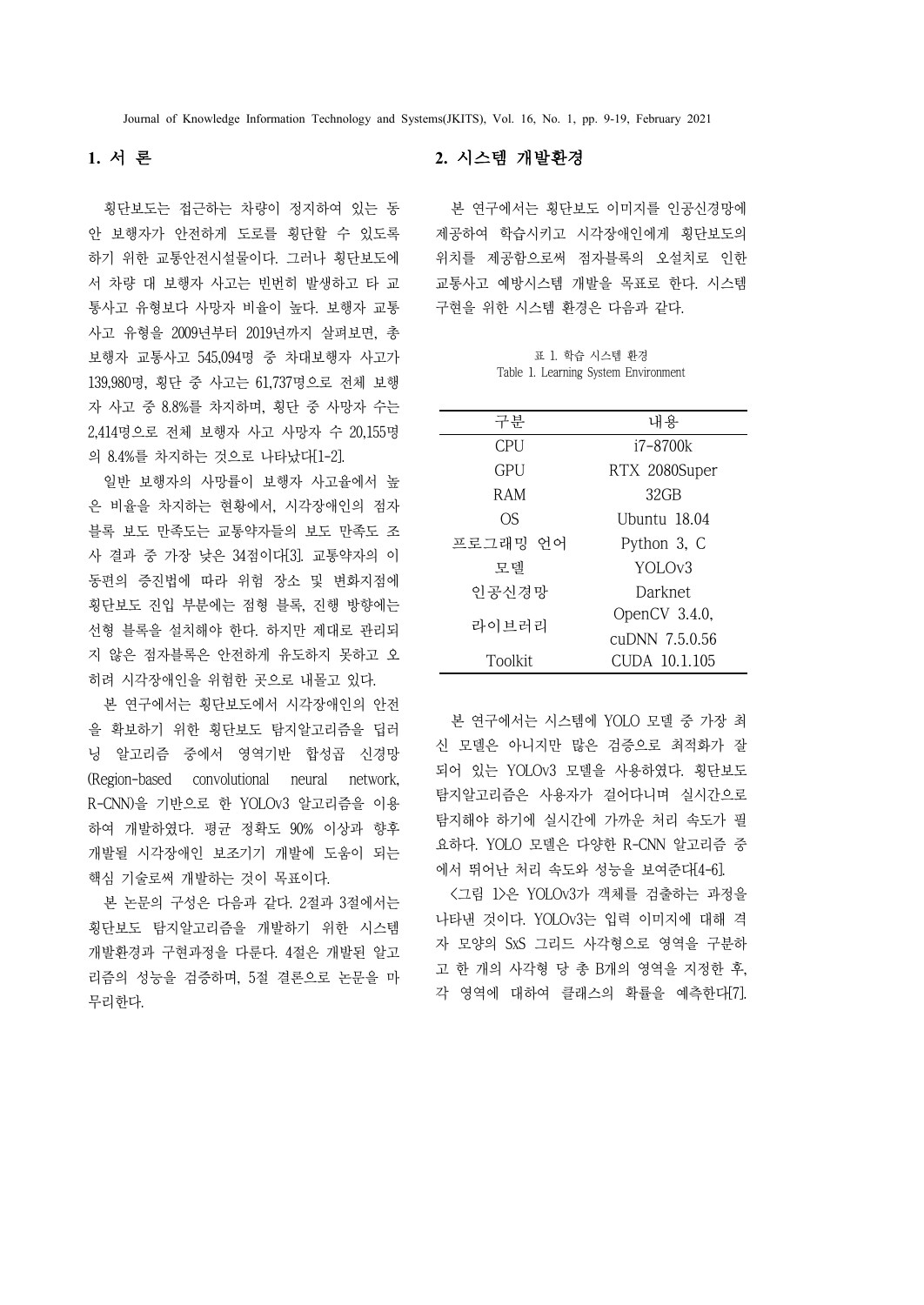

그림 1. 객체 검출 방법 Figure 1. object detection method

각 boundary box는 객체의 위치, 크기, box confidence score로 총 5개의 인자로 구성되어 있 다. 여기서 box confidence score는 식 (1)을 가진 다. 식 (1)은 box가 객체를 포함하고 있을 가능성과 boundary box가 얼마나 정확한지를 보여준다. 식 (2)는 탐지된 객체가 특정 클래스에 포함될 확률이 다. 최종 학습된 모델은 지정한 임계치보다 높은 confidence score를 가지는 영역에 대해 조건부 확 률이 제일 높은 클래스로 분류된다. YOLO 모델에 가중치(weight)가 학습되는 방식은 오차함수를 나 타내는 식 (3)으로 설명할 수 있다. 식 (3)에서  $(x, y)$ 는 예측 영역의 중심 좌표를 의미하고,  $(w, h)$ 는 예측 영역의 넓이와 높이를 의미한다.  $l_{ij}^{obj}, l_{ij}^{nobj}, l_{ij}^{obj}$ 에서 obj, noobj은 객체가 존재함과 존 재하지 않음을 의미하고 i, j는 각각 그리드 사각형 과 예측 영역을 의미한다.  $C_i$ 는 confidence score 를,  $\lambda_{\mathit{word}}, \ \ \lambda_{\mathit{nobj}}$ 는 loss의 균형을 맞추기 위한  $\qquad \qquad \mathsf{D} \mathsf{acc}$ balancing 파라미터로 각각 balance rate coord, balance rate nocoord를 나타낸다.  $P_i(c)$ 는 그리드 사각형 i에 대한 클래스  $c$ 의 조건부 확률을 의미한 다. 오차함수를 통해 YOLO를 검출하고자 하는 객 체의 실제 영역과 예측 영역 간의 중심 좌표와 넓 이, 높이의 차가 최소가 되도록 하며 객체가 존재 하는 영역과 존재하지 않는 영역의 confidence

score 차가 최소가 되도록 가중치를 학습한다[4, 7-9].

Confidence Score : 
$$
P_r(object) \cdot IoU
$$
 (1)

Confidence Class Probability :

$$
P_r \left( class_i | object \right) \tag{2}
$$

$$
\lambda_{coord} \sum_{i=0}^{s^2} \sum_{j=0}^{B} l_{ij}^{obj} [(x_i - \hat{x_i})^2 + (y_i - \hat{y_i})^2] \n+ \lambda_{coord} \sum_{i=0}^{s^2} \sum_{j=0}^{B} l_{ij}^{obj} [(\sqrt{w_i} - \sqrt{\hat{w_i}})^2 + (\sqrt{h_i} - \sqrt{\hat{h_i}})^2] \n+ \sum_{i=0}^{s^2} \sum_{j=0}^{B} l_{ij}^{obj} (C_i - \hat{C}_i)^2 \n+ \lambda_{nodoj} \sum_{i=0}^{s^2} \sum_{j=0}^{B} l_{ij}^{nodoj} (C_i - \hat{C}_i)^2 \n+ \sum_{i=0}^{s^2} l_{ij}^{obj} \sum_{c \in classes} (p_i(c) - \hat{P}_i(c))^2
$$
\n(3)

Dakrnet-53은 YOLOv2에서 사용되는 Darknet-19 아키텍처에 ResNet에서 제안된 skip connection 개 념을 적용하여 레이어를 훨씬 더 많이 쌓는 방식 으로 개선한 Network이다. <표 2>을 보면 3x3 convolution과 1x1 convolution으로 이루어진 block 을 연속해서 쌓는다. 그 후 MaxPooling 대신 convolution의 stride를 2로 취해 피쳐맵의 해상도를 줄여나간다. 또한 skip connection을 활용하여 Residual 값을 전달하고, 마지막 레이어에서 Average Pooling과 Fully Connected Layer를 통과 한 뒤, Softmax를 거쳐 분류 결과를 출력한다. 아 키텍처만 보면 기존의 ResNet과 큰 차이점은 없지 만, <표 3>을 보면 ResNet-101과 ResNet-152를 비 교했을 때 정확도에서 큰 차이는 없으나 FPS가 더 높다는 것을 강조하고 있다[10].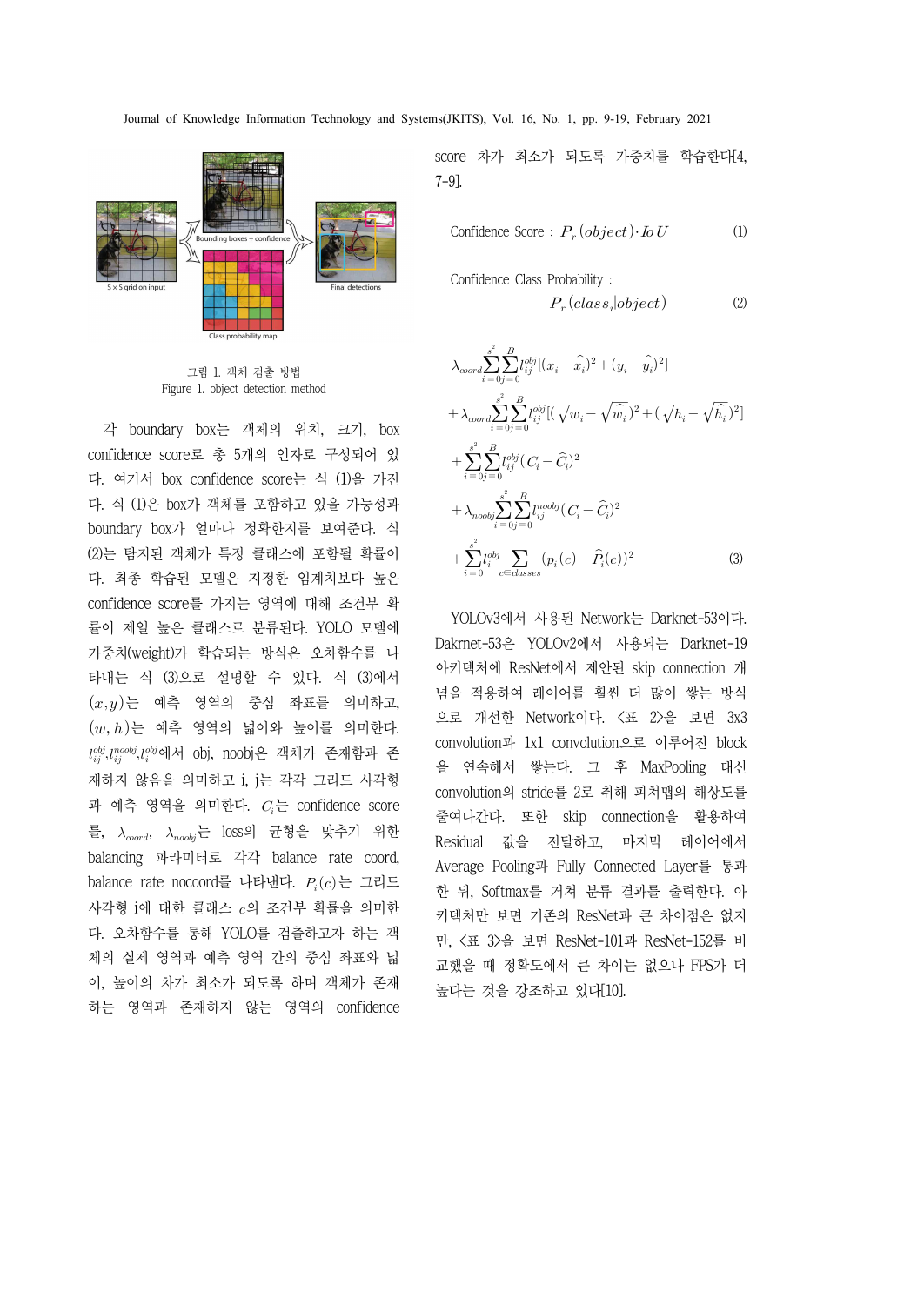표 2. Darknet-53[11] Table 2. Darknet-53

|    | <b>Type</b>   | <b>Filters Size</b> |                | Output                          |
|----|---------------|---------------------|----------------|---------------------------------|
|    | Convolutional | 32                  | $3 \times 3$   | $256 \times 256$                |
|    | Convolutional | 64                  |                | $3 \times 3/2$ 128 $\times$ 128 |
|    | Convolutional | 32                  | $1 \times 1$   |                                 |
| 1x | Convolutional | 64                  | $3 \times 3$   |                                 |
|    | Residual      |                     |                | $128 \times 128$                |
|    | Convolutional | 128                 | $3 \times 3/2$ | $64 \times 64$                  |
|    | Convolutional | 64                  | $1 \times 1$   |                                 |
| 2x | Convolutional | 128                 | $3 \times 3$   |                                 |
|    | Residual      |                     |                | $64 \times 64$                  |
|    | Convolutional | 256                 | $3 \times 3/2$ | $32 \times 32$                  |
|    | Convolutional | 128                 | $1 \times 1$   |                                 |
| 8× | Convolutional | 256                 | $3 \times 3$   |                                 |
|    | Residual      |                     |                | $32 \times 32$                  |
|    | Convolutional | 512                 | $3 \times 3/2$ | $16 \times 16$                  |
|    | Convolutional | 256                 | $1 \times 1$   |                                 |
| 8x | Convolutional | 512                 | $3 \times 3$   |                                 |
|    | Residual      |                     |                | $16 \times 16$                  |
|    | Convolutional | 1024                | $3 \times 3/2$ | $8 \times 8$                    |
|    | Convolutional | 512                 | $1 \times 1$   |                                 |
| 4x | Convolutional | 1024                | $3 \times 3$   |                                 |
|    | Residual      |                     |                | $8 \times 8$                    |
|    | Avgpool       |                     | Global         |                                 |
|    | Connected     |                     | 1000           |                                 |
|    | Softmax       |                     |                |                                 |

표 3. Darknet 성능 비교[11] Table 3. Darknet Performance Comparison

| Backbone                  | $Top-1$ | $Top-5$ | <b>Bn Ops</b> | <b>BFLOP</b> /s | <b>FPS</b> |
|---------------------------|---------|---------|---------------|-----------------|------------|
| Darknet-19 [15]           | 74.1    | 91.8    | 7.29          | 1246            | 171        |
| $ResNet-101[5]$           | 77.1    | 93.7    | 19.7          | 1039            | 53         |
| ResNet-152 <sup>[5]</sup> | 77.6    | 93.8    | 29.4          | 1090            | 37         |
| Darknet-53                | 77.2    | 93.8    | 18.7          | 1457            | 78         |

<표 3>의 각 네트워크는 동일한 설정으로 훈련 되었으며 256x256의 단일 크롭 정확도로 TitanX 환<br>경에서 측정하였다. Darknet-53은 ResNet-101 보다  $\frac{2750}{2500}$ <br>성능이 좋고 속도가 1.5배 빠르며, ResNet-152와  $\frac{2750}{1750}$ 경에서 측정하였다. Darknet-53은 ResNet-101 보다 성능이 좋고 속도가 1.5배 빠르며, ResNet-152와 성능이 비슷하고 속도가 2배 빠르다. 또한 Darknet-53은 초당 부동소수점 연산 수치가 가장 높게 측정되는데, 이는 Network 구조가 GPU를 더 잘 활용하고 속도가 더욱 빨라지는 것을 의미한다 [10].

딥러닝과 머신러닝 분야에서 빠른 학습을 위해 CPU가 아닌 GPU의 사용은 필수로 요구된다[12]. CUDA는 NVIDIA에서 개발한 GPU Develop Toolkit 이다. 기존 Single-Core로 MultiProcessing, Multi-Threading을 사용하여 Multi-core 연산이 가 능했으나 딥러닝과 채굴 분야에서 연산 속도가 매 우 느리다. 이에 개발자들이 주목한 것이 CUDA Core이다. 각 Core별 Clock은 CPU가 앞선다. RTX 2080Super와 동 세대로 출시된 Intel i7-10700k의 경우 1개 Core의 Max Clock은 5.10GHz에 이르며 8 개의 코어를 가지고 있다. 반면, RTX 2080Super의 1개 Core의 Max Clock은 1.82GHz이며 CUDA Core 수는 3,072개이다. 직렬연산의 경우 Core당 Clock 이 높은 CPU의 연산 속도가 더 빠르지만, 병렬연 산의 경우는 Core의 수가 많은 CUDA Core가 압도 적으로 빠르다. <그림 3>은 병렬도가 높은 데이터 요소 처리에 대한 GPU와 CPU의 처리 속도 차이를 나타낸다. 호환성 유지를 위해 아키텍처 개선이 제 한된 CPU와는 다르게 GPU 아키텍처는 이러한 제 한이 적기 때문에 성능이 비약적으로 발전했다 [13-14]. 따라서 많은 데이터를 이용하여 학습시키 는 머신러닝 분야에서 병렬처리 성능이 높은 GPU 를 사용함으로써 학습 소요시간 단축이 가능하다.



그림 2. CPU 및 GPU의 초당 부동 소수점 작업 수[15] Figure 2. floating-point operations(ps) for CPU and GPU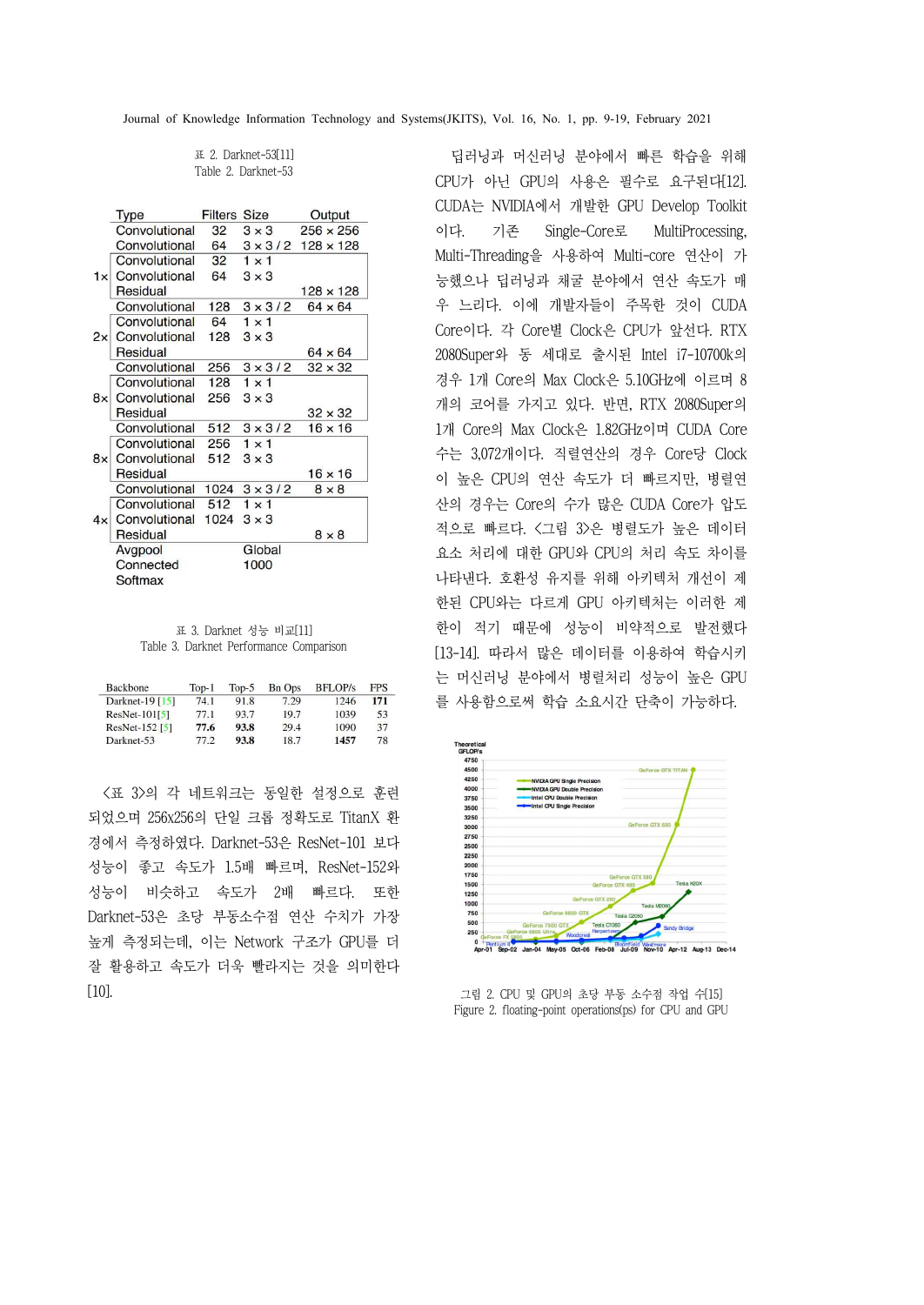cuDNN(CUDA Deep Neural Network)은 NVIDIA CUDA를 위한 GPU 가속화 라이브러리 기초 요소 로, Convolution, Pooling, Nomalization, Activation과 같은 일반적인 루틴을 빠르게 이행할 수 있도록 하는 라이브러리이며 Caffe2, Keras, MATLAB, PyTorch, TensorFlow 등 널리 사용되는 딥러닝 프 레임워크를 가속화하는 데에 사용된다[16]. 실제 시 스템 구현 시 cuDNN을 적용하여 학습할 때 걸리 는 시간과 그렇지 않은 경우는 약 10-20배의 속도 차이가 있었다. <그림 4>에서는 현재 공개되어있는 cuDNN 8.0과 cuDNN 7.6 버전에서의 속도차이를 나타낸다. 본 시스템에서는 그래픽카드 드라이버와 의 호환성을 위해 이전 버전인 cuDNN 7.5.0.56 버 전을 사용하였다.



그림 3. cuDNN 두 버전의 속도차이[16] Figure 3. speed difference between two versions of cuDNN

OpenCV(Open Source Computer Vision)는 공개 소프트웨어로 누구나 자유로운 수정, 변경, 재배포 가 가능하고 위와 같은 영상처리 및 컴퓨터 비전 에 사용할 수 있다. 이는 C/C++로 개발되었고, 윈 도우즈(Windows), 리눅스(Linux), 맥(Mac) 등의 운영 체제에서 사용이 가능하다. 응용프로그램의 작성 또한 호환성이 높아 C/C++, C#, Python, Matlab 등 타 언어와의 연동이 쉽다. OpenCV의 주요 목적 중 하나는 사용하기 쉬운 컴퓨터비전 기반구조를 제 공함으로써 정교한 컴퓨터비전 응용프로그램을 쉽 고 빠르게 만들 수 있도록 도와주는 것이다.

가중치를 CPU를 사용하여 학습하는 경우 일반 적으로 매우 오랜 시간이 걸리므로 CUDA, cuDNN 을 이용해 GPU 자원을 사용해 학습 시간을 단축시 킨다.

### **3.** 횡단보도 탐지를 위한 시스템 구현

구현된 횡단보도 탐지시스템의 작동원리는 <그 림 2>와 같다. 카메라는 사람의 움직임에 따라 항 시 촬영하고 있으며, 카메라에 횡단보도가 탐지되 는 순간, 시스템은 비프음으로 사용자에게 경고성 알람을 울리는 구조이다.



그림 4. 횡단보도 탐지 구조 Figure 4. crosswalk detection structure

다음으로 지도학습에 사용될 데이터 수집을 진 행한다. 데이터는 경기도 평택시와 안성시에서 Galaxy S20+로 촬영한 횡단보도 이미지 2,500장과 촬영한 영상에서 프레임 단위로 추출한 이미지 2,500장으로부터 생성하였다. Yolo mark에서 지도 학습을 위한 라벨링을 실시하였으며, 학습 시 입력 한 이미지의 크기는 608x608을 적용하였다. 시스템 구현 초기에 횡단보도를 바라보는 방향에 따라 세 개의 Class로 구분하여 학습시킬 예정이었기에 세 개의 Class로 구분하여 데이터를 수집한 후 학습을 진행하였다. 사용된 세 개의 Class는 <그림 5>와 같 다.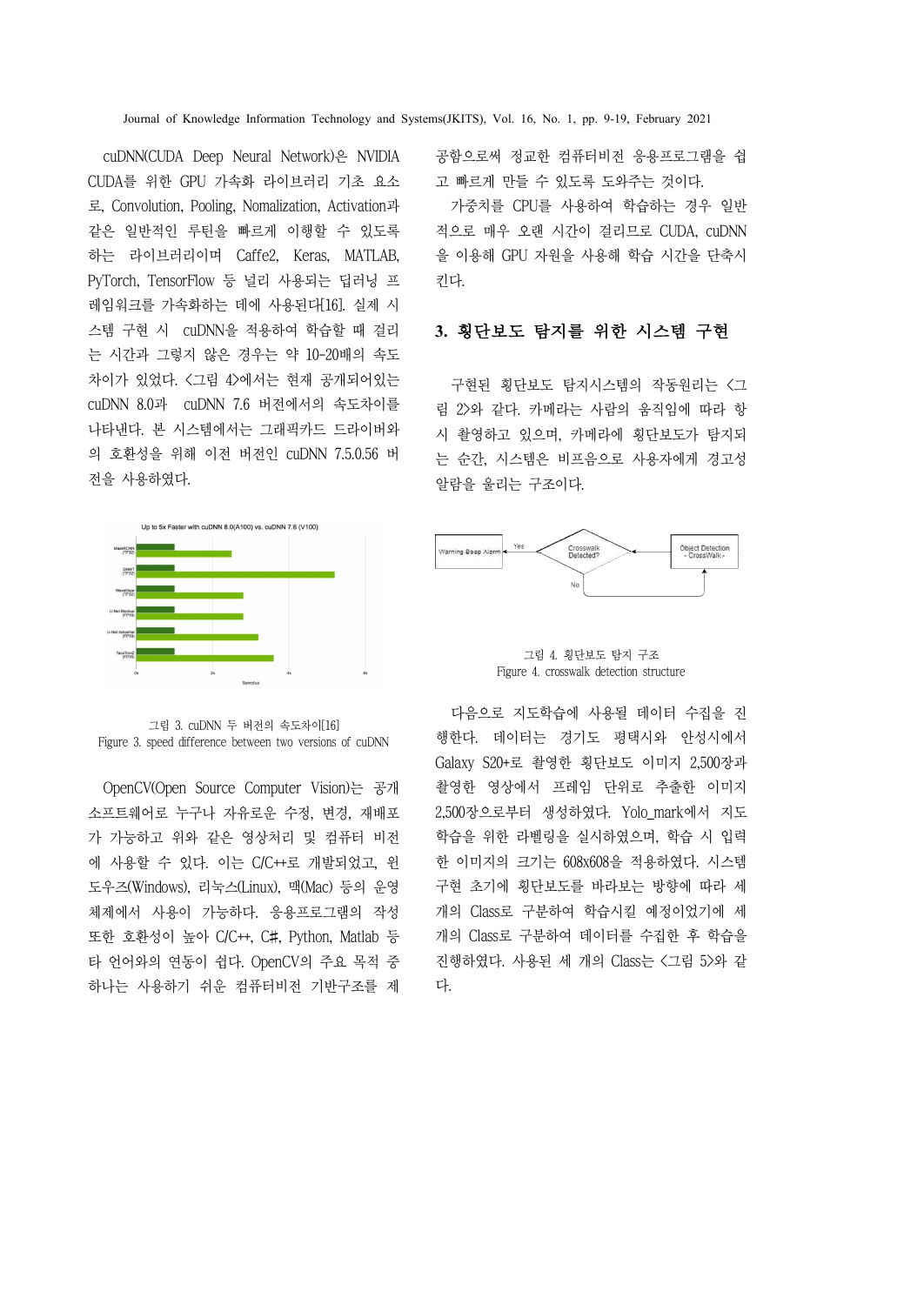

그림 5. 횡단보도 방향에 따른 클래스 구분 Figure 5. class classification according to crosswalk direction

이후 세 개의 Class로 <표 1>의 환경에서 학습을 진행하여 최종 테스트를 하였을 때 최종 결과는 <표 4>와 같다. 약 20시간 정도를 학습시켜 검증 이미지로 평균 정확도는 80%를 나타냈다. 본 연구 의 최종 목표는 평균 90% 이상의 정확도이기에 만 족스럽지 못한 결과였다.

표 4. 3개의 클래스를 이용한 학습 결과 Table 4. Learning results with three classes

| 내용<br>구분<br>white_cross_f |                               |
|---------------------------|-------------------------------|
|                           |                               |
|                           |                               |
| 클래스<br>white_cross_n      |                               |
| white_cross_d             |                               |
| 이미지<br>5,000개             |                               |
| 학습량<br>30,000회            | $\langle$                     |
| 손실률<br>0.2                |                               |
| 학습 시간<br>24시간             | 모듈                            |
| 평균 정확도<br>80%             | 정히<br>$\circ$ $\circ$ $\circ$ |

평균정확도를 높이기 위해 학습 전 최적화를 실 시하였다. 먼저 학습에 방해가 될 수 있는 요소가 포함된 이미지를 제거하여 5,000장에서 엄밀히 선 정한 2,500장을 남기고 학습에서 배제하였다. 두 번째로 학습 시 입력되는 이미지의 크기를 416x416 으로 변경하였다. 정확도는 조금 떨어지지만, 실시 간 탐지를 기반으로 하는 횡단보도 탐지시스템에

는 정확도보다 속도가 우선이라고 판단하여 입력 이미지의 크기를 감소시켰다[17]. 세 번째로 학습량 을 증가시켰다. 이전 학습에서는 28,000회 이후로 손실률이 감소되지 않아 30,000회로 종료하였지만 위 두 가지를 변경한 후 학습을 진행하였을 때 약 77,000회까지 손실률이 감소되었다. 네 번째로 Class를 한가지로 통합했다. 사용자가 보는 방향에 따라 횡단보도의 모습을 세 개의 Class로 분류한 것과 분류하지 않고 한 개의 Class로 학습을 진행 하였을 때 후자의 방법에서 정확도가 좀 더 높았 다. 네 조건을 변경한 후의 학습 결과는 <표 5>와 같다.

표 5 최종 학습 결과 Table 5. final learning result

| 구분    | 내용          |
|-------|-------------|
| 클래스   | white_cross |
| 이미지   | 2,500개      |
| 학습량   | 77,700회     |
| 손실률   | 0.02        |
| 학습시간  | 48시간        |
| 평균정확도 | 92%         |

<그림 6>에서는 제작된 횡단보도 탐지시스템의 모듈을 나타낸다. 실제 상용 기기에 적용한다고 가 정하여 모듈 구성도를 작성했으며, 적용할 대표적 인 두 기능은 부팅 시 자동실행 기능과 탐지알람

기능이다. auto\_start.sh은 셸 스크립트로 작성하여 기기 부 횡단보도를 탐지하기 위한 촬영코드가 담긴 detect\_start.py를 실행한다. detect\_start.py는 Darknet과 YOLOv3를 사용하여 횡단보도를 탐지한 다. 이때 인공신경망 Darknet에 cross\_beep.pl 파일 은 횡단보도가 탐지되는 순간 비프음을 출력하도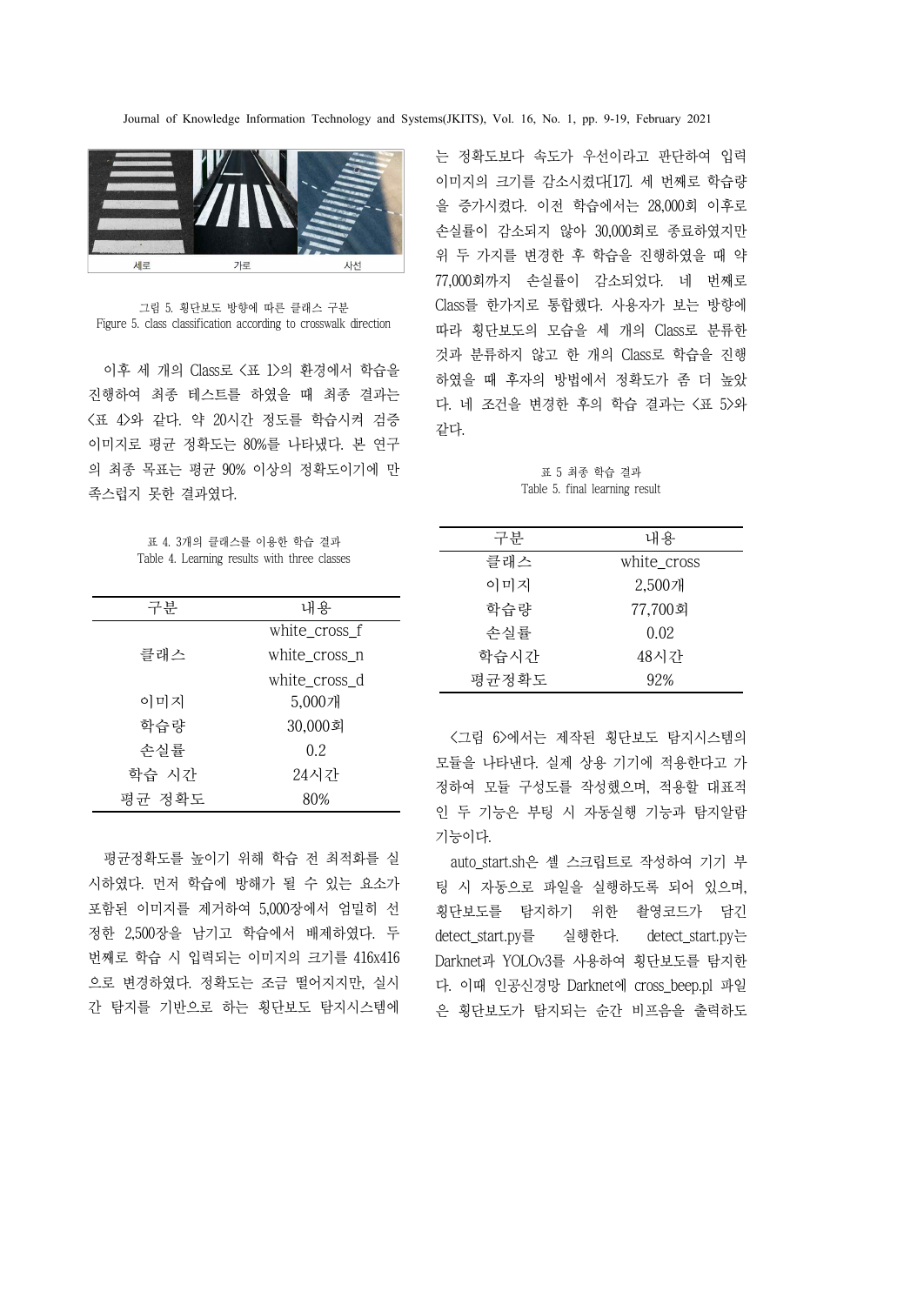록 작성하였다. 개발의 편의를 위해 비프음을 사용 했지만 사운드 출력장치나 진동 출력장치를 추가 한 후 소스코드를 작성하여 사용자에게 다른 방법 으로도 전달하는 것도 가능하다.

본 시스템의 카메라가 실시간으로 작동하며 횡 단보도가 사용자의 시선에 보이는 순간만 알람을 출력한다. 그리고 최근 카메라를 이용하여 타인의 신체를 촬영하여 이를 보존, 배포하는 '몰래카메 라' 또는 '디지털 성폭력' 범죄가 증가했다. 해 당 범죄들은 피해자 입장에서 자신도 모르게 촬영 당하며 촬영물이 인터넷상에서 확산되는 피해 또 높으며 일상생활에도 큰 피해를 입힌다. 이런 보안 문제에 대해 본 시스템은 촬영하는 영상을 따로 저장하지 않아 위와 같은 범죄를 사전예방이 가능 하다[18].



그림 6. 시스템 모듈 구성도 Figure 6. System Module Configuration Diagram

# **4.** 검증

한 유발하기에 범죄 피해에 대한 두려움 수준이 다. 사용된 웹캠은 Logitech C920이며 FHD 화질, 최종 검증을 위해 이미지, 영상, 웹캠 세 가지 방법의 탐지테스트를 진행하였다. 이미지는 초기에 설정한 사용자의 시선에 따른 횡단보도의 방향인 가로, 세로, 사선 방향의 이미지를 샘플로 테스트 하였으며, 영상은 사용자가 걸어다니는 가정하에 직접 촬영한 영상과 횡단보도가 촬영된 뉴스 영상 으로 테스트하였다. 웹캠 테스트는 PC 환경에서 이 루어졌기 때문에 현장에서 촬영하는 것이 아닌 4K 이미지를 인쇄한 후 부착하여 촬영하여 사용하였 평균 20-40프레임의 환경에서 촬영되었으며 사용자 의 움직임을 가정하여 여러 방향에서 촬영하였다.



그림 7. 이미지에서의 탐지 테스트 결과 Figure 7. Detection test results from image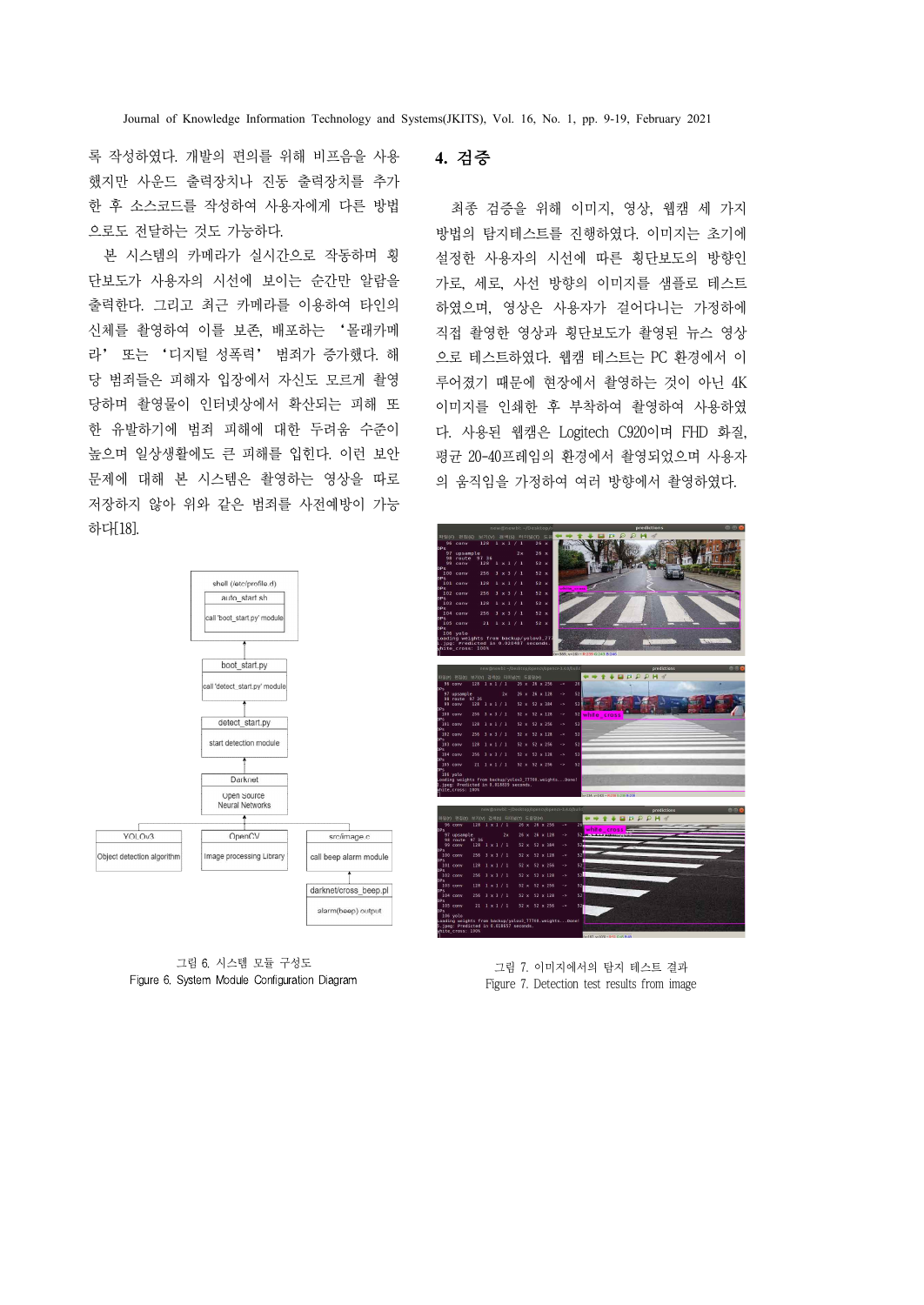

그림 8. 영상에서의 탐지 테스트 결과 Figure 8. Detection test results from Video



그림 9. 웹캠을 사용한 탐지 테스트 결과 Figure 9. Detection test results using webcam

결과적으로 학습을 위한 최적화 후의 정확도는 크게 증가하였다. <그림 7>을 보면 이미지에서 횡 할 수 있다. <그림 8>은 영상에서의 횡단보도 탐지 는 평균 95%이상을 유지하였음을 보여준다. 그리 고 <그림 9>에서 웹캠으로 촬영했을 때의 정확도가 평균 92% 이상을 유지함을 확인할 수 있으며, 이 는 기대목표 이상의 정확도를 달성하였음을 의미 한다.<br>- 검증과정에서 탐지 불가능한 현상이 몇 가지 발

견되기도 하였다. 첫째, 횡단보도에 다른 개체가 있는 경우이다. <그림 8> 2번째 그림에서 택시가 지나가고 있는데, 부분적으로 겹치는 경우 탐지되 는 경우가 70% 정도이며 경우에 따라 탐지되지 않 을 수도 있다. 둘째, 이형 모양의 횡단보도이다. 지 도학습을 위해 준비한 데이터셋의 횡단보도는 전 부 흰색 바탕에 직사각형 모양의 횡단보도이다. 하 지만 최근 들어 다양한 색이나 횡단보도의 시작이 직사각형이 아닌 경우가 많이 있으며, 이런 경우에 는 아예 탐지되지 않거나 되더라도 정확도가 낮은 경우가 있다. YOLO는 버전에 따라 정확도의 차이 가 있으므로 추후 이런 문제점을 해결하기 위해 YOLO 알고리즘의 상위 버전에 본 문제점을 해결 하기 위한 변동사항이 있는 경우, 해당 버전을 사 용하거나 이형 모양의 횡단보도의 클래스를 추가 하여 연구가 진행되어야 한다[19-20].

# **5.** 결 론

단보도 탐지는 평균 95-100%를 유지하였음을 확인 정하여 영상 테스트와 웹캠 테스트를 실시하였다. 본 논문에서는 시각장애인의 횡단보도 보행 중 사고를 막기 위해 개발한 횡단보도 탐지시스템을 소개하였다. 시스템 개발환경에서는 객체탐지 알고 리즘인 YOLOv3와 인공신경망인 Darknet을 활용하 였으며, 학습모델의 빠른 훈련을 위해 NVIDIA GPU 와 CUDA Core, cuDNN을 사용하였다. 시스템 테스 트을 위해서 단순 이미지 테스트와 실제 사용자가 걸어다닐 때 보이는 횡단보도의 위치와 크기를 가 결과적으로 이미지에서는 대부분의 상황에서 98% 이상의 정확도를 보여주었고, 영상과 웹캠 테스트 에서는 평균 30프레임 이상의 환경에서 92% 이상 의 정확도를 보여줌으로써 최종 목표인 90% 이상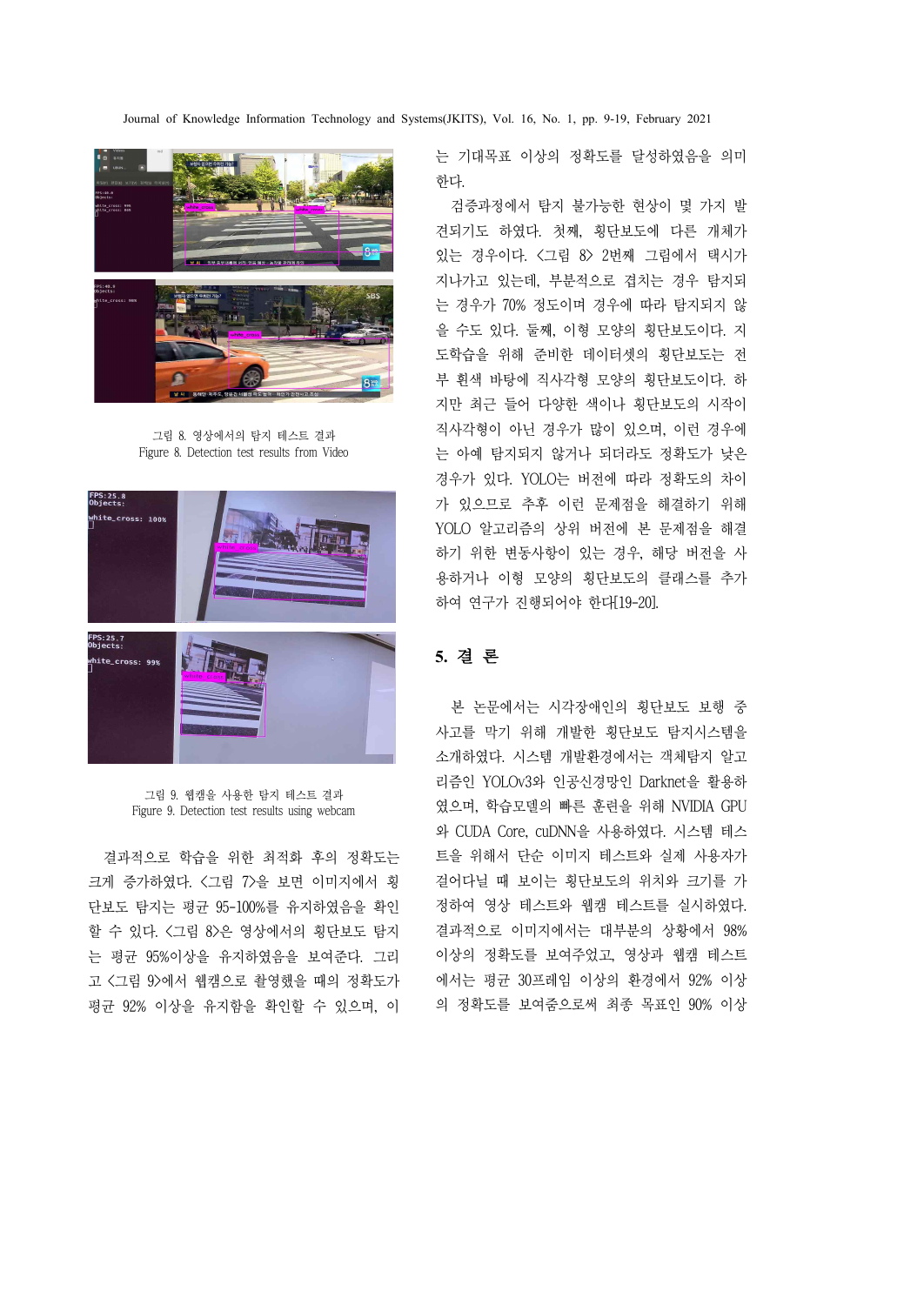의 정확도를 가지는 횡단보도 탐지시스템을 구현 하였다. 구현에 사용된 주요 소스코드는 깃허브에 업로드되어 있으므로, 깃허브 프로젝트 사이트에서 참고할 수 있다[21].

이미지 인식에 비해 웹캠을 이용한 인식률이 떨 어지는 것으로 보아 데이터셋이 부족했다고 볼 수 있다. 또한 사용된 대부분의 데이터셋은 흰색바탕 의 횡단보도이다. 최근 다양한 모양과 색깔의 횡단 보도가 생겨나고 있으므로, 앞으로 원활한 탐지를 위해서는 데이터셋의 추가가 필수로 요구된다.

유사 식물 중, 생명에 위협적인 식물들의 이미지 를 딥러닝으로 분류하는 연구[22] 등 머신러닝과 딥러닝 분야에서 위험을 방지하기 위한 개체 탐지 에 관한 연구는 계속되고 있다. 이에 향후 개발 방 향으로 횡단보도 뿐만 아니라 시각장애인의 사고 를 유발할 수 있는 개체들을 탐지하여 안전을 보 장하며 추후 상용기기 제작과정의 핵심기술로 사 용될 수 있는 시스템을 개발하고자 한다.

### **References**

- [1] Traffic Accident Analysis system, http://taas.koroad.or.kr/, Nov. 4, 2020.
- [2] J. W. Kim, M. Y. Jung, D. S. Kang, J. W. Hong, and S. B. Lee, *The setting in the range of traffic accident on the crosswalk*, The Korean Society of Safety, Vol. 26, No.4, pp. 120-126, 2011.
- [3] S. M. Jo, *A study on the recognition of walking environment based on convolutional neural networks for the visually impaired*, Daegu University Graduate School of Rehabilitation Sciences, pp. 1-65, 2020.
- [4] Y. H. Lee, and Y. S. Kim, *Comparison of CNN and YOLO for object detection*, Journal of the semiconductor  $\&$  display technology,

Vol.19, No.1, pp. 85-92, 2020.

- [5] K. M. Lee, and C. H. In, *An optimal YOLOv3-tiny based object detection algorithm,* The Korea Institute of Intelligent Transport Systems, pp. 59-60, 2018.
- [6] B. S. Kim, and J. Y. Kim, *A study on the YOLOv3 training data collection method for detecting of road speed sign*, Proceedings of Symposium of the Korean Institute of communications and Information Sciences, pp. 666-669, 2019.
- [7] H. J. Lee, W. S. Lee, I. H. Choi, and C. K. Lee, *Detection model of fruit epidermal*  Information systems review, Vol. 22, No. 1, pp. 113-124, 2020.
- [8] D. G. Kim, *OpenCV programing*, kame publisher, 2010.
- [9] J. Y. Seo, and M. B. Park, *A traffic light recognition and color detection based on YOLOv3*, Academic Conference and Exhibition of the Korean Society of Automotive Engineers, pp. 882-883, 2019.
- [10] Review: ResNet Winner of ILSVRC 2015, https://towardsdatascience.com/review-resnet-wi nner-of-ilsvrc-2015-image-classification-localiz ation-detection-e39402bfa5d8, nov 4, 2020.
- [11] J. Redmon, and A. Farhadi, *YOLOv3: An Incremental Improvement*, arXiv:1804.02767, 2018.
- [12] S. M. Suh, *Effective implementation for fast deep learning algorithm*, Journal of Knowledge Information Technology and Systems(JKITS), Vol. 14, No. 5, pp. 553-561, 2019.
- [13] T-H. Lee, and B-H. Hwang, J-H. Yun, and M-R. Choi, *A road region extraction using*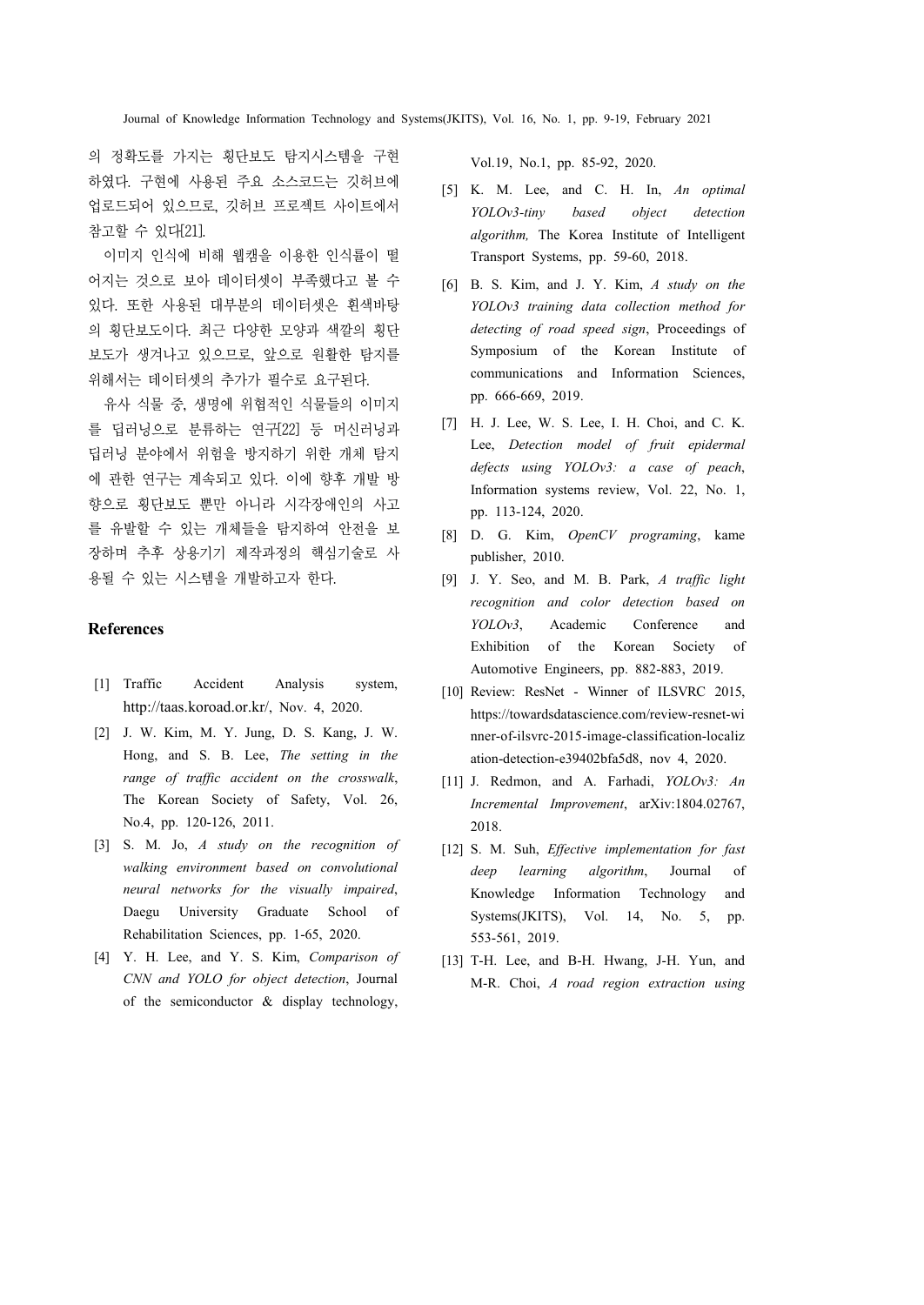*OpenCV CUDA to advance the processing speed*, Journal of Digital Convergence, Vol. 12, No. 6, pp. 231-236, 2014.

- [14] Y. M. Gwon, *High-speed processing of satellite image using GPU*, Department of Electronic Information and Communication Engineering, Chungnam National University, 2012.
- [15] Suresoft, https://m.blog.naver.com/suresofttech/22115196 1585, Nov. 4, 2020.
- [16] NVIDIA, https://developer.nvidia.com/cudnn, Nov. 4, 2020.
- [17] S-B. Shim, and S-I. Choi, *Development on identification algorithm of risk situation around construction vehicle using YOLO-v3*, Journal of Korea Academia-Industrial cooperation Society, Vol. 20, No. 7, pp. 622-629, 2019.
- [18] S. H. Shin, *Spatial features affecting the occurrence of hidden camera crime*, The Journal of Police Science, Vol. 19, No. 1, pp. 59-84, 2019.
- [19] S. J. Lee, and G. M. Park, *Proposal for license plate recognition using synthetic data and vehicle type recognition system*, Journal of Broadcast Engineering, Vol. 25, No. 5, pp. 776-788, 2020.
- [20] S-J. Bae, H-J. Choi, and G-M. Jeong, *YOLO model FPS enhancement method for determining human facial expression based on NVIDIA Jetson TX1*, Journal of Korea Institute of Information, Electronics, and Communication Technology, Vol. 12, No.5, pp. 467-474, 2019.
- [21] J. S. Park, detection crosswalk, *https://github.com/NEEMYO0303/detection\_cro sswalk*, 2020.

[22] H. J. Shin, S. I. Lee, H. W. Jeoung, and J. W. Park, *Indoor plants image classification using deep learning and web application for providing information of plants,* Journal of Knowledge Information Technology and Systems(JKITS), Vol. 15, No. 2, pp. 167-175, 2020

### 횡단보도 탐지 머신러닝 시스템

#### 박주석<sup>1</sup>, 이계식<sup>2</sup>

 $^{-1}$ 한경대학교 컴퓨터공학과 학부생  $2$ 한경대학교 컴퓨터응용수학부 교수

### 요 약

 점자블록이 파손되고 급격한 도로개발로 인해 기존 의 의도와 다르게 설치된 점자블록이 시각장애인의 생존을 위협하고 있다. 이를 방지하기 위해 횡단보도 에 보행신호 음성안내시스템 등의 보조 기기를 갖추 고 있지만, 미설치된 곳이 많고 제대로 작동하지 않아 실제적인 활용에 어려움이 발생하고 있다. 이에 잘못 설치된 점자블록으로 인해 발생하는 시각장애인의 교 통사고를 방지하기 위해 머신러닝을 활용한 횡단보도 탐지시스템을 개발하여 사용자에게 위험상태를 알려 주는 시스템을 제안한다. 소개하는 시스템은 YOLOv3, Darknet 등 심층신경망과 직접 촬영한 횡단보도 사진 을 이용하여 학습되었으며, 92% 이상의 정확도 성능 을 보인다.

# 감사의 글

본 논문은 2017학년도 정부(교육부)의 재원으로 한 국연구재단의 지원을 받아 수행된 연구임(No. NRF-2017R1D1A1B05031658).